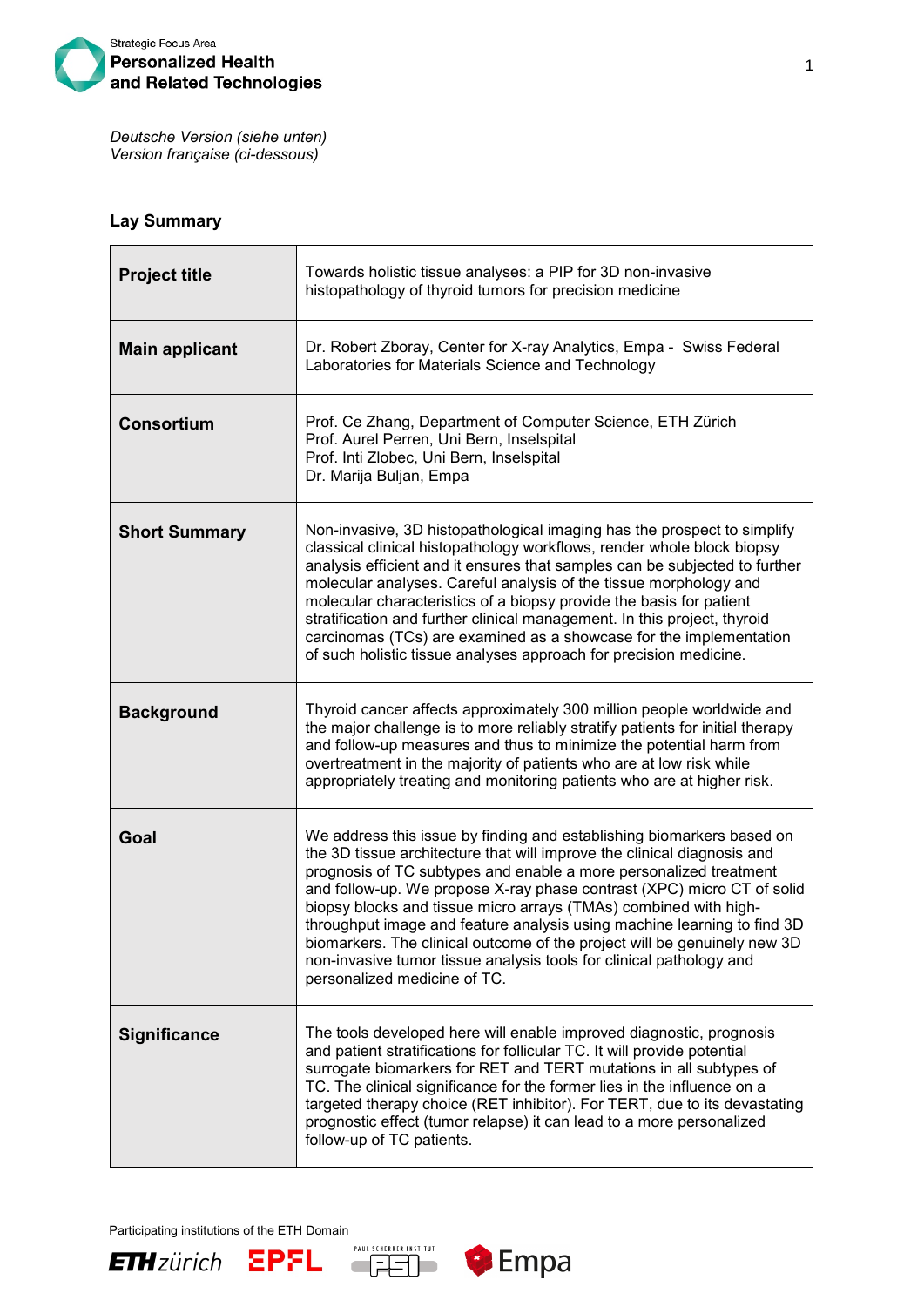

## **Deutsch**

| <b>Projekttitel</b>       | Hin zu einer ganzheitlichen Gewebeanalyse: ein PIP für 3D nicht-<br>invasive Histopathologie von Schilddrüsentumoren in der<br>Präzisionsmedizin                                                                                                                                                                                                                                                                                                                                                                                                                                                                                                                                                                                  |
|---------------------------|-----------------------------------------------------------------------------------------------------------------------------------------------------------------------------------------------------------------------------------------------------------------------------------------------------------------------------------------------------------------------------------------------------------------------------------------------------------------------------------------------------------------------------------------------------------------------------------------------------------------------------------------------------------------------------------------------------------------------------------|
| <b>Hauptgesuchsteller</b> | Dr. Robert Zboray, Center for X-ray Analytics, Empa - Federal<br>Laboratories for Materials Science and Technology                                                                                                                                                                                                                                                                                                                                                                                                                                                                                                                                                                                                                |
| <b>Konsortium</b>         | Prof. Ce Zhang, Department of Computer Science, ETH Zürich<br>Prof. Aurel Perren, Uni Bern, Inselspital<br>Prof. Inti Zlobec, Uni Bern, Inselspital<br>Dr. Marija Buljan, Empa                                                                                                                                                                                                                                                                                                                                                                                                                                                                                                                                                    |
| Kurzzusammen-<br>fassung  | Non-invasive 3D histo-pathologische Bildgebungsmethoden können das<br>klassische Verfahren für klinische Pathologie vereinfachen und die<br>Analyse von Biopsie-Blöcken effizient gestalten, sodass dabei die<br>Proben für weitere molekulare Analysen erhalten bleiben. Die detaillierte<br>Analyse der Gewebemorphologie und die molekulare Charakteristik der<br>Biopsie-Proben bilden die Grundlage für die Stratifizierung der Patienten<br>und die weitere klinische Behandlung. In diesem Projekt werden<br>Schilddrüsenkarzinome (SK) als Beispiel für die Implementierung dieser<br>ganzheitlichen Betrachtung der Gewebeanalyse für die<br>Präzisionsmedizin untersucht.                                               |
| Hintergrund               | Schilddrüsenkrebs betrifft ca. 300 Millionen Menschen weltweit. Die<br>grösste Herausforderung ist die zuverlässige Risikostratifizierung der<br>Patienten für die initiale Behandlung. Es ist unabdingbar, die richtigen<br>Massnahmen zu ergreifen - einerseits bei der Patienten-Nachsorge, um<br>die potentiellen schädlichen Folgen einer Überbehandlung für Patienten<br>mit niedrigen Risiko zu minimieren, und andererseits den Patienten mit<br>hohem Risiko die richtige Behandlung und Nachsorge zu bieten.                                                                                                                                                                                                            |
| <b>Ziel</b>               | Wir gehen diese Fragestellung an, indem wir Biomarker aus 3D-<br>Strukturen des Tumorgewebes extrahieren, welche eine genauere und<br>personalisierte klinische Diagnostik und Prognostik für SK-Patienten<br>ermöglichen. Wir nutzen Röntgen-Phasenkontrast Mikro CT von ganzer<br>Biopsie-Blöcke und zusätzlich Gewebe Mikroarrays. Diese kombinieren<br>wir mit modernen Methoden des maschinellen Lernens für die<br>Erkennung von Mustern in 3D-Bildsätzen des Tumors, welche dann als<br>Biomarker genutzt werden können. Als Ergebnis des Projekts werden<br>neuartige, non-invasive 3D-Analysemethoden für die Anwendung in der<br>klinischen Pathologie und Präzisionsmedizin für SK vorgeschlagen und<br>implementiert. |
| <b>Bedeutung</b>          | Die entwickelten Methoden und Algorithmen werden zu einer<br>verbesserten Diagnostik, Prognostik und Patientenstratifizierung für<br>follikuläre SK führen. Sie werden potentiell neue Biomarker für RET und<br>TERT Mutationen für alle Untergruppen des SK liefern. Die klinische<br>Bedeutung für das Erstere ist durch die Verwendung gezielter Therapien                                                                                                                                                                                                                                                                                                                                                                     |







٦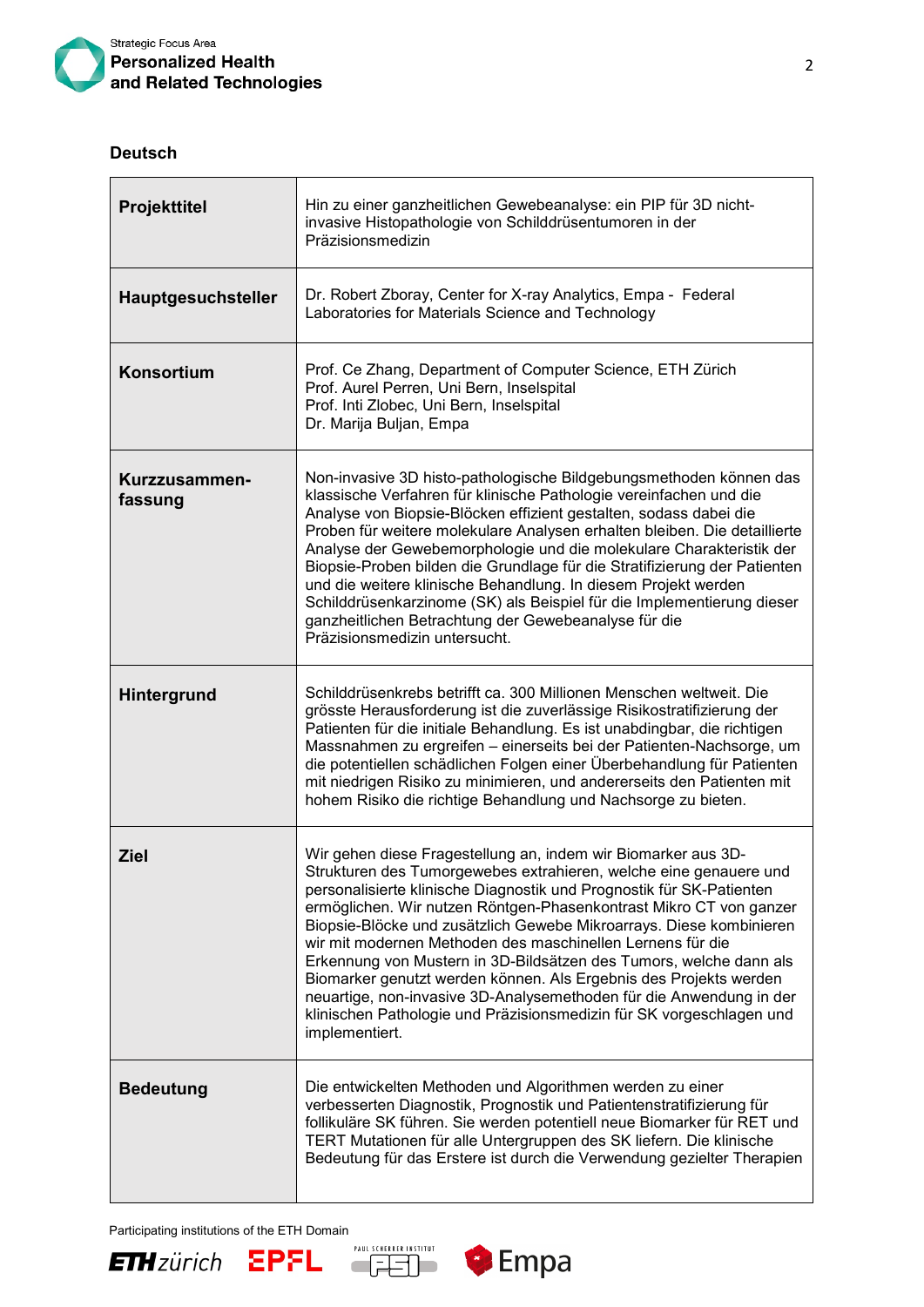

| (RET Inhibitoren) gegeben. Für das Letztere liegt die klinische        |
|------------------------------------------------------------------------|
| Signifikanz in der gezielten und personalisierten Patienten-Nachsorge, |
| um ein potentielles Rezidiv besser unter Kontrolle zu halten.          |